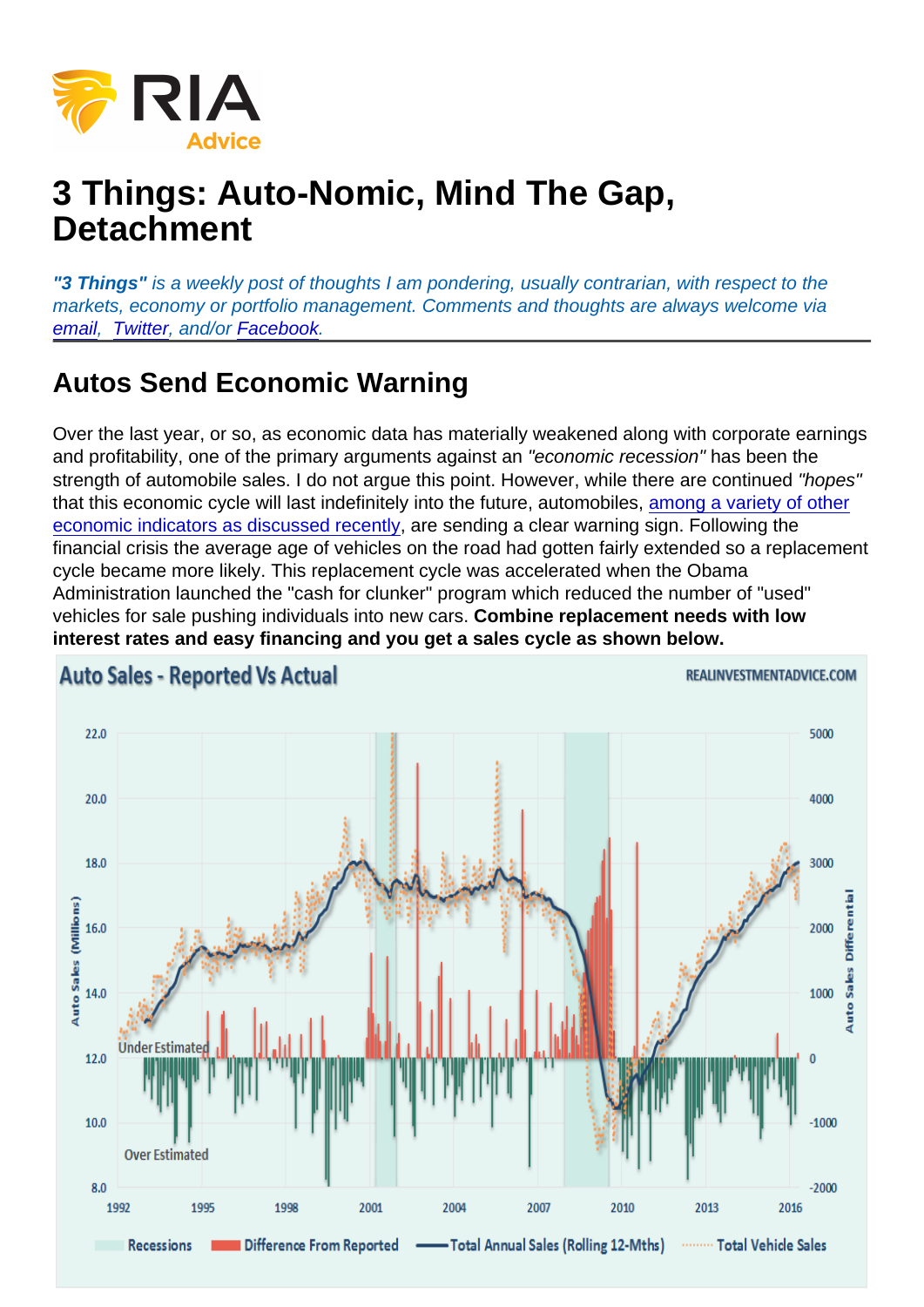(Note: When auto sales are reported each month they are annualized. The bar chart shows the over/underestimation of auto sales each month as compared to what actually occurred on an annual basis.)

Here's the problem. There is a finite number of people to sell new cars too.

What the chart above shows is the number of cars sold currently now exceeds both the total increase in population and replacement needs of the existing population. In other words, the pool of available buyers is rapidly being depleted.

"But Lance, people will trade in those cars every couple of years, so the trend can keep going."

Not really. As recently noted b[y Wolf Richter:](http://wolfstreet.com/2016/02/23/subprime-auto-loan-asset-backed-securities-come-home-to-roost-in-your-bond-fund/)

"Deep-subprime borrowers are high-risk. Typically they have credit scores below 550. To make it worth everyone?s while, they get stuffed into loans often with interest rates above 20%. To make payments even remotely possible at these rates, terms are often stretched to 84 months. Borrowers are typically upside down in their vehicle: the negative equity of their trade-in, along with title, taxes, and license [fees, and a hefty dealer profit are rolled into the loan. When th](https://realinvestmentadvice.com/wp-content/uploads/2016/05/Auto-Loans-Owned-Securitized-052616.png)e lender repossesses the vehicle, losses add up in a hurry. Auto loans, in general, have been in a huge boom that reached \$1.04 trillion in the fourth quarter 2015:"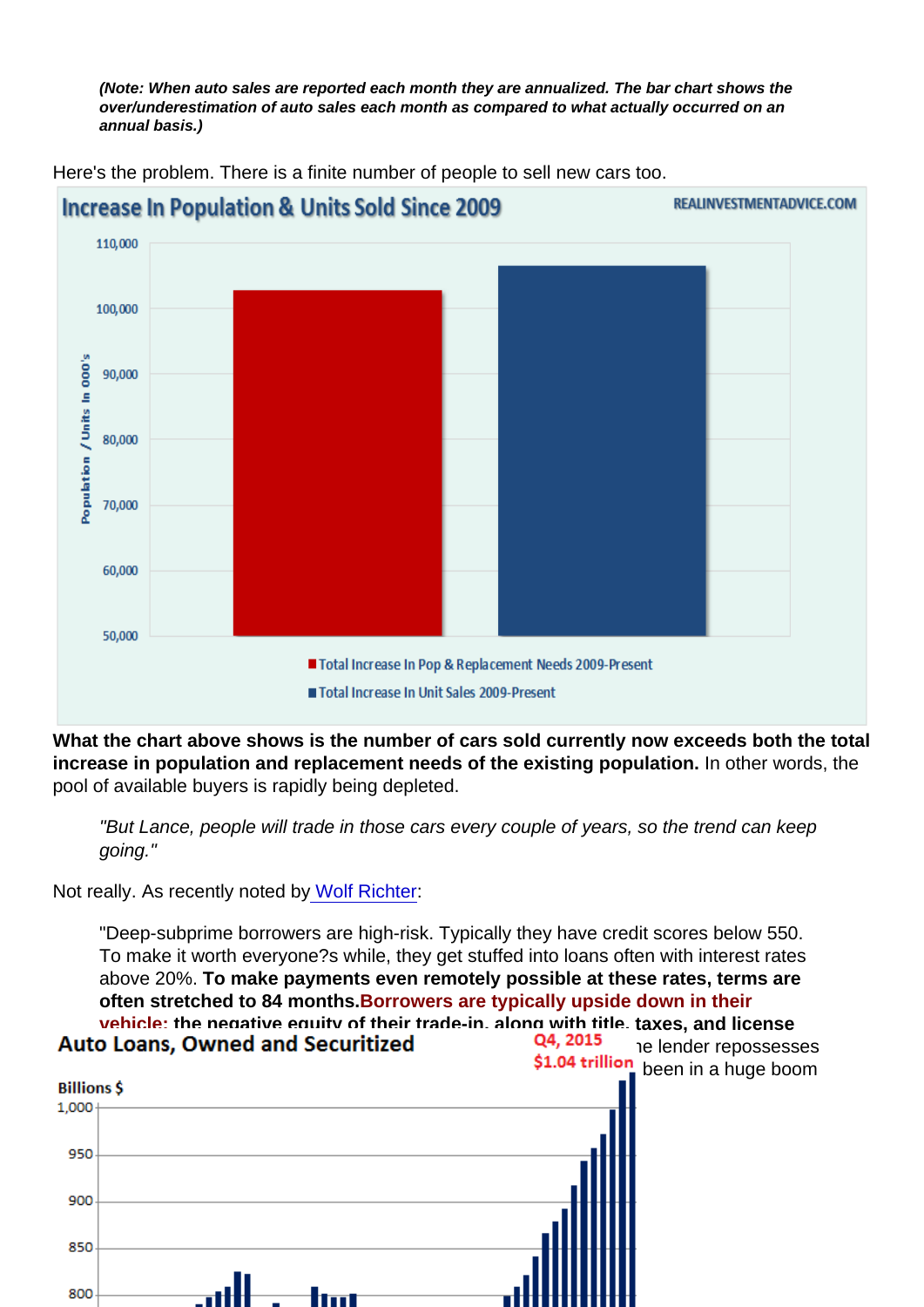loans outstanding currently than prior to the financial crisis, defaults rising rapidly and a large majority with negative equity in their vehicles, swapping out to a new car is becoming a near impossible option . Given the importance of automobiles to the domestic manufacturing sector of the economy, the extent to which the sale of autos to consumers has likely reached an important inflection point. As shown in the last chart below, the previous recessionary warnings from autos was dismissed until far too late, it is likely not a good idea to dismiss it this time.

## Mind The Gap

My friend and contributing editor, [Michael Lebowitz of 720 Global Research,](http://www.720global.com) sent me a most interesting note on valuations and earnings yesterday.

"Since October 1, 2011, the S&P 500 has risen 82% on the heels of strong earnings growth .Let?s start over. Since October 1, 2011, the S&P 500 has risen 82% on the heels of a 0.75% decline in earnings . The price to earnings ratio over that time period has risen 83%, with price gains contributing 99% to the increase. Prices have risen substantially, while earnings have actually fallen. The chart below highlights the growing gap between earnings and the S&P 500."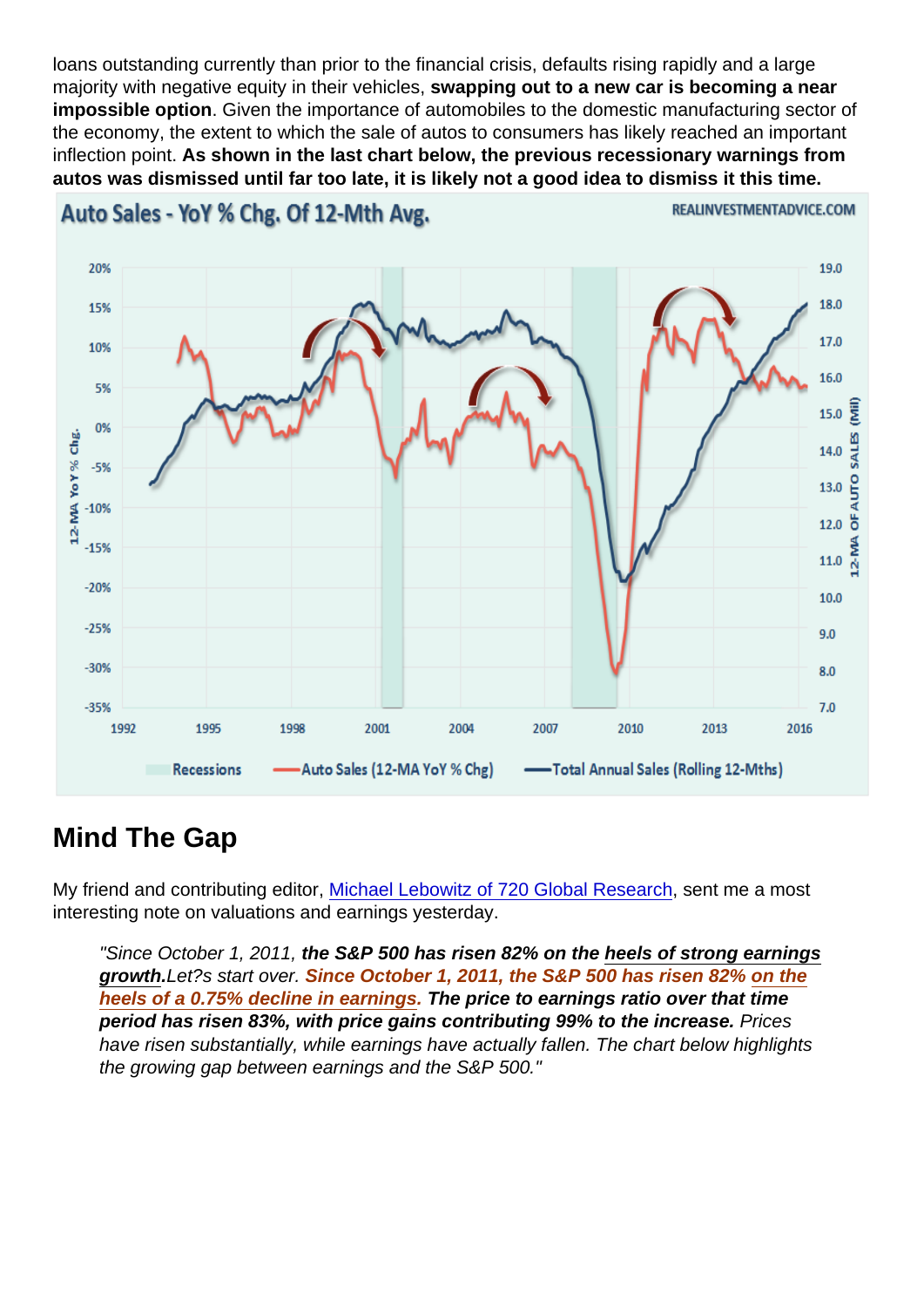"This chart illustrates that sentiment and momentum, and not fundamental rationale are the factors driving equity markets higher. To justify even a neutral position in equities we would need to see signs of stronger economic growth and revived corporate earnings growth. Unfortunately, the current outlook does not support either of those prerequisites.With the information provided above as a backdrop, the following table from Goldman Sachs offers further context on current U.S. equity valuations."

"We are sympathetic to the idea that there are few alternatives for investors in desperate search of returns, but the risk-reward imbalance in the U.S. equity markets is severe. Stay long patience!"

Markets Remain Detached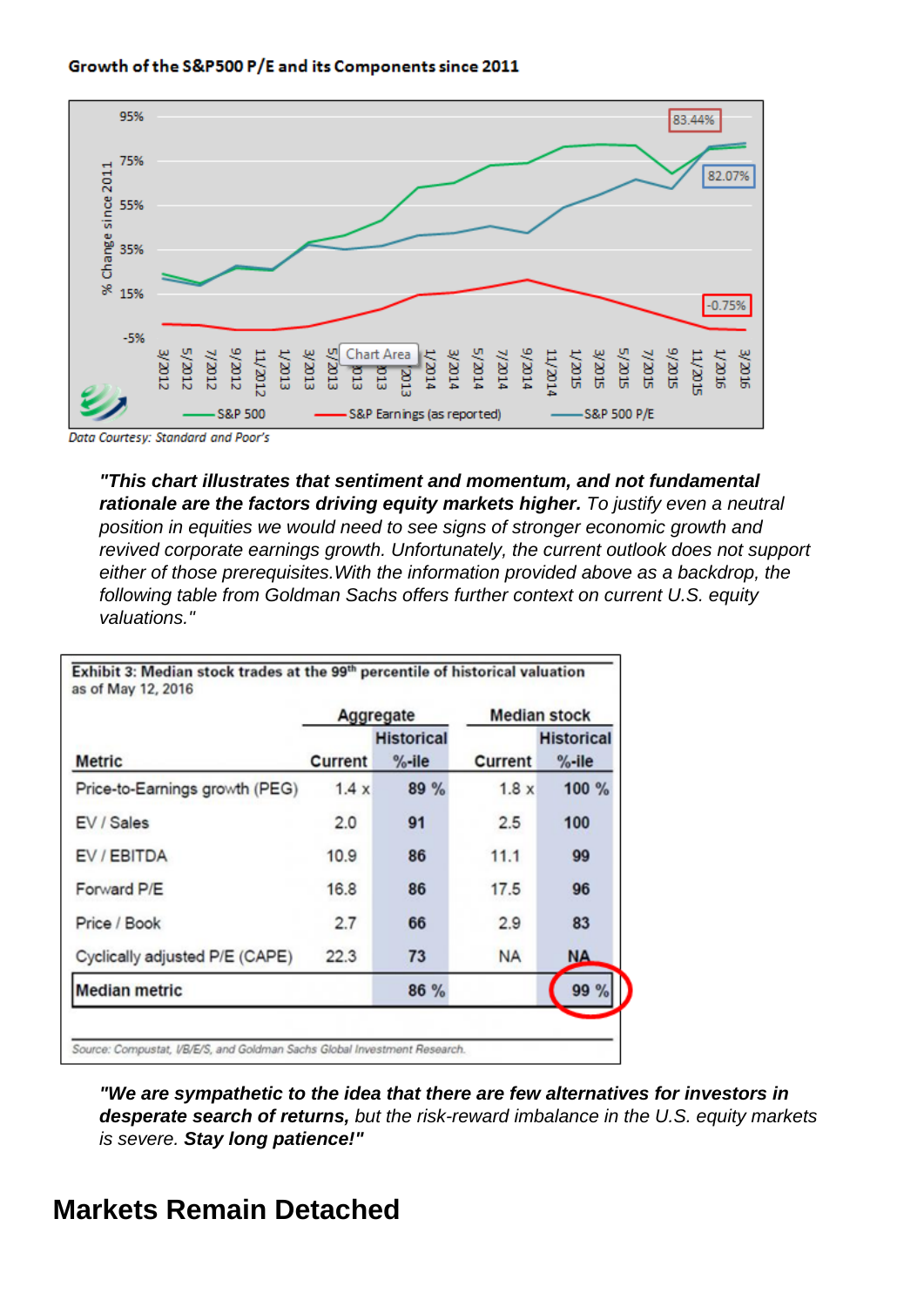Michael is correct. Not only are stocks overvalued by virtually any measure, which denotes much lower rates of future returns from equities, but the economic deterioration also suggests a higher level of concern. But...for now...investors don't seem to care as asset prices remain within reach of all-time highs.

Of course, the reason investors continue to chase financial markets is the ongoing "quest for yield" due to record low interest rates on CD's and money market funds. This "yield chase" was specifically targeted by the Federal Reserve following the "financial crisis" as the need to buoy asset prices to restore consumer confidence was needed. By pushing interest rates to the zero lower bound, it gave consumers little choice but to push savings into the financial markets to obtain a higher return. But, as with auto sales noted above, everything has a finite limit and the "chase for yield" by investors has become extremely unbalanced. Jesse Felder noted the same this past [week when he wrote:](https://www.thefelderreport.com/2016/05/25/dear-prof-siegel-are-you-fing-kidding-me/)

"Let me get this straight: The professor [Jeremy Siegel] claims that investors are only just beginning to realize that bonds and cash have no yield thus there is no alternative to putting their money into dividend-paying stocks? In other words, we are only in the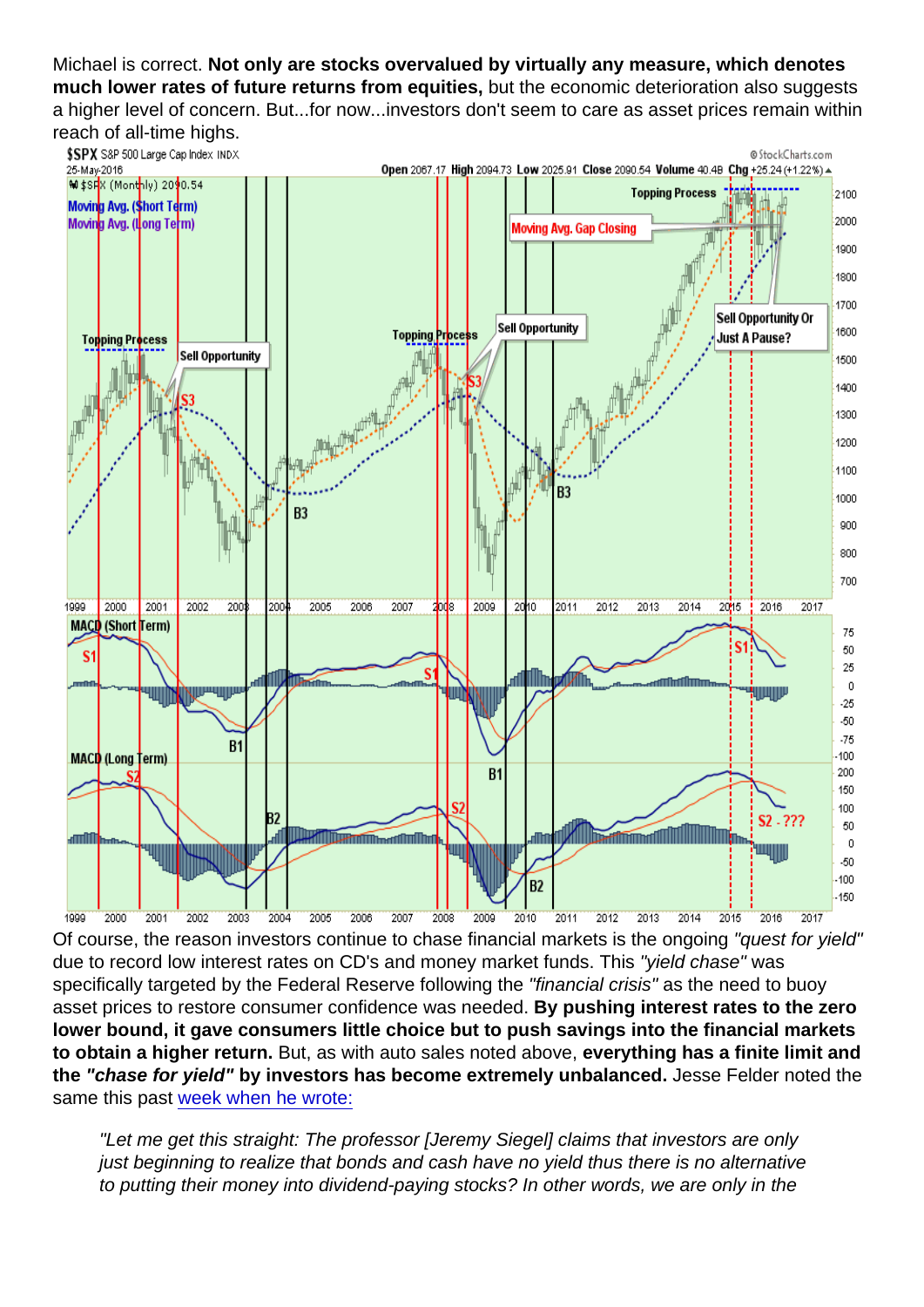?first inning? of TINA (there is no alternative ? to stocks)?Can someone please do me a favor and show Prof. Siegel the charts below? Because it seems to me investors have been reaching for yield for several years now as a direct response to 7 years of ZIRP (zero interest rate policy). "

"So my question for Prof. Siegel is this: If investors have already shifted entirely out of bonds and money market funds, where the hell is this new, massive shift into stocks going to come from? Perchance, you?re just feeling a bit too bullish [once](https://www.cnbc.com/2016/02/08/jeremy-siegel-i-was-too-bullish-and-heres-why.html) [again](https://www.cnbc.com/2016/02/08/jeremy-siegel-i-was-too-bullish-and-heres-why.html)?"